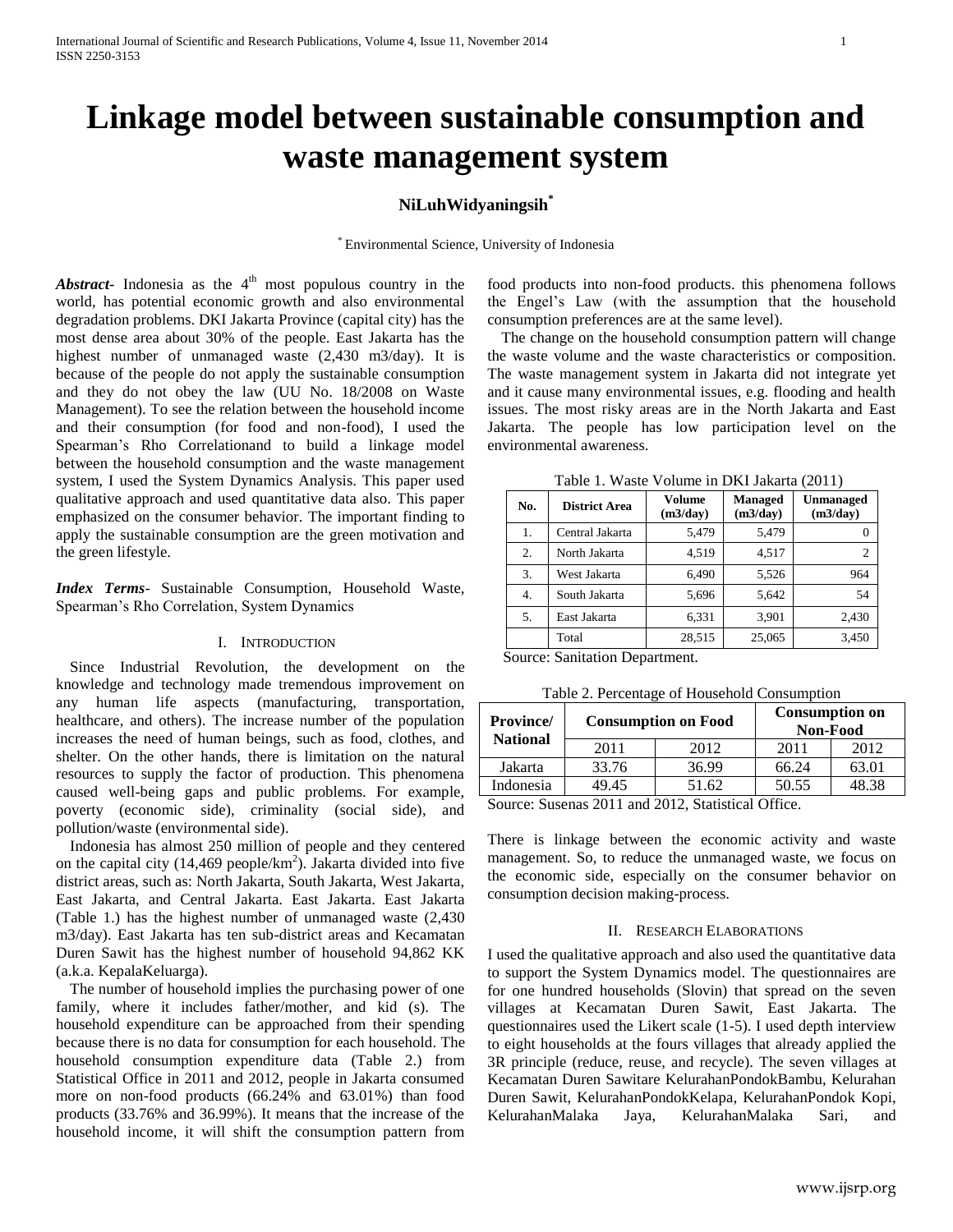KelurahanKlender. Samples are being chosen random proportionally.

The housing area divided into two types for the purpose of this research, such as the unorganized and organized housing area. The different between these types are:

- 1. The characteristics of the unorganized housing area are: the size of the houses are mostly small; less/no trash bin available in front of their house;close distance between houses; and their household income is low.
- 2. the characteristic of the organized housing area are: the size of the houses are mostly medium and big; they have trash bin; there is space between houses (garden and/or garage); and their household income are medium and high levels.

The housing area types make a bit difference on the way the sanitation officer carry the household waste. For the unorganized housing area, the sanitation officer cannot use the motorcycle bin but they use the wheeled bin. For the organized housing area, the sanitation officer use the wheeled bin. They do not have separated bin to carry the household waste from the house. the distance between the houses gives impact to the social interaction among them. For the unorganized housing area, people communicate more frequent than people on the organized housing area. So, the social interaction becomes informal advertisement media on the smallest level (household).

The variables on the statistical analysis are: household consumption; motivation (the need value and the usage value); lifestyle (other the people influence and advertisement); and 3R principle (reduce, reuse, and recycle). The consumption motivation sub variables are derived from the human needs triangle by Abraham Maslow (Picture 1.)

### Picture 1. Hierarchical Theory of Human Needs



Source: Nitisusastro, 2013.

The consumer behavior come from the internal and external factors, such as:

- 1.Internal factors: perception, personality, experience, motivation, and behavior.
- 2. External:
	- a. Packaging: product, price, distribution, and promotion.
	- b. Social-culture: demography, family, social class, and group reference.

These all factors combined and mingled in the questionnaires. The household consumption is for food and non-food product (not including the service).

The linkage between economic activities and environment, we can see on the picture below. This paper did not discuss about the producer side because we focus on the consumer side only. I believed that human being can be a homo-economicus and homo-ecologicus. It means that a consumer does not only maximize their utility but they also can preserve the environment condition.





Source: Thampapillai, 1991.

Sustainable consumption is not only consider the price of the product and the quantity but it also consider the value of the environment on their consumption decision making-process. So, the development will be sustainable ifconsumer apply the sustainable consumption. The impacts will not only for the environmental condition but also for the social standard of living.

Picture 3. Sustainable Development Triangle



Source: FAO Corporate Document Repository, 2004

On the Picture 3.above, the economic development must consider the environmental value and the social condition to be more sustainable in the future. Having sustainable environmental condition, we have to manage the household waste that starts from reducing the waste from the source (household consumption). So, reducing the household waste will reduce the greenhouse effect gas emission and eliminate the source of the disease (flies, rats, and other insects).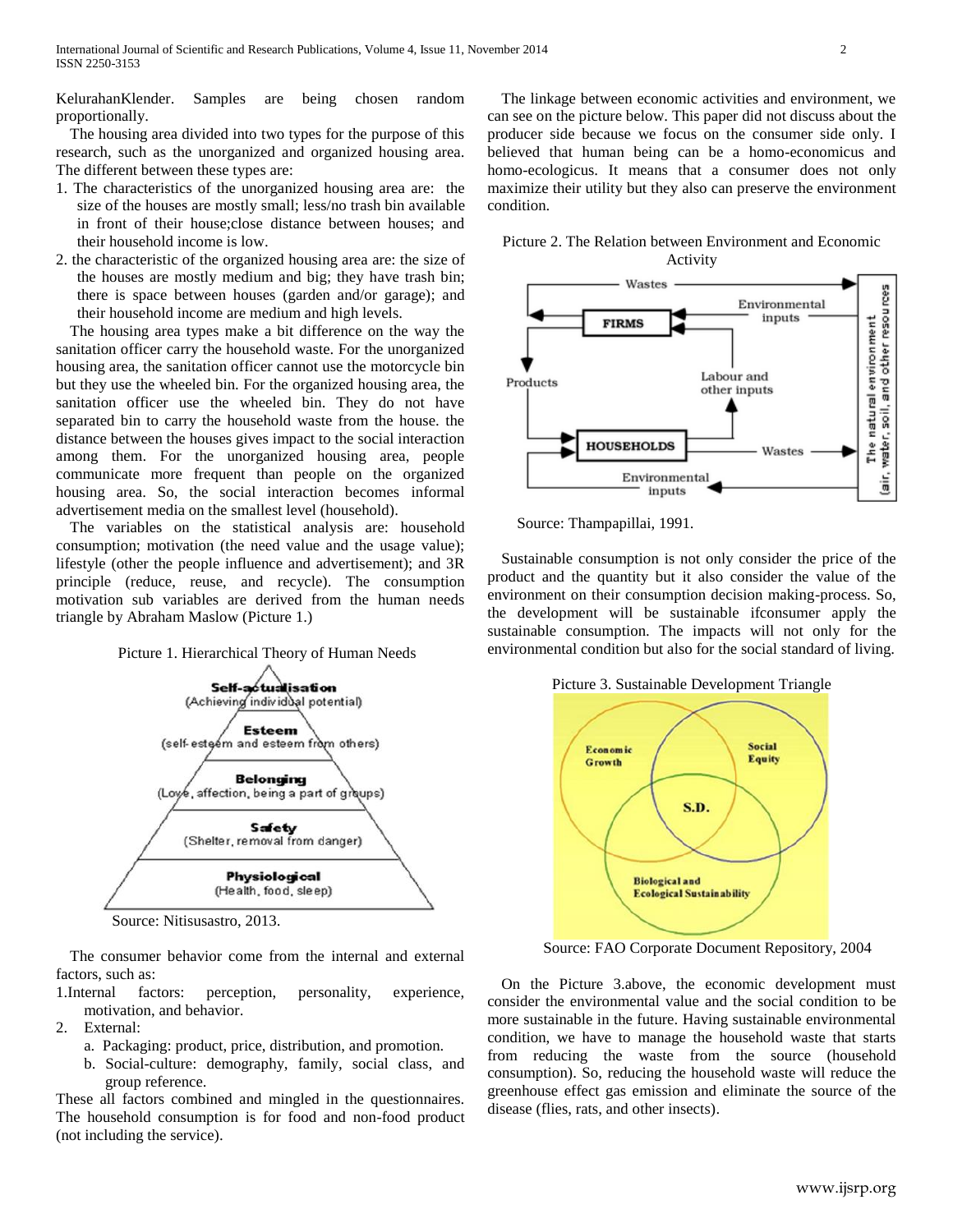Based on the Organization for Economic Cooperation and Development (OECD), the definition of waste refers to materials that are not prime products (that is, products produced for the market) for which the generator has no further use in terms of his/her own purposes of production, transformation or consumption, and of which he/she wants to dispose. On this paper, the consumption divided into food and non-food. For food products usually the waste is natural or organic, where it is easy to decompose naturally. For non-food products, the waste comes from the man-made packaging materials (i.e. paper, plastic, glass, metal, and other), which are not easy to decompose naturally. So, this kind of household waste need more process to manage it.

In Indonesia, the waste management system includes collect the waste (usually after the cooking time in the morning); put the trash in the trash plastic (usually they get the plastic bags from the markets/stores); hang it in front of their gate or put it into the trash bin; and the sanitation officer will take the trash once every two days. The sanitation officer will carry the waste to the temporary landfills (TempatPenampunganSementara=TPS) before the dump truck take it to the permanent landfills (TempatPengolahanAkhirSampah=TPA).The problems is, they do not sort the waste into inorganic and organic waste. Based on the secondary data from the Sanitation Department Kecamatan Duren Sawit, there are twenty eight TPS. After I observed, there are more than twenty eight. It is because people at Kecamatan Duren Sawit use illegal property to throw their waste (a.k.a. shadow TPS).

The waste management system paradigm shifted from the end of pipe system paradigm into the goodhouse keeping paradigm. End of pipe system paradigm means that the percentage of the application of the 3R principle (reduce, reuse, recycle, and disposal), the biggest is on the disposal level at the end. Now, the goodhouse keeping paradigm, the biggest percentage emphasizes on the first level (reduce the waste). Reduce the waste starts from the small level or family.

### III. RESULTSAND FINDING

The household goods categorized into two groups:

- 1. Food products are rice, yam/cassava/maize, fish, meat, eggs/dairy, vegetables, fruits, sugar/coffee/tea, cooking oil/spices, beverages, tobacco/betel, and other food stuff/beverages.
- 2. Non-food products are clothes/shoes/hats, party needs/ceremonies (not including facilities for home/transportation/telecommunications, tax/insurance/savings, education services, security

services/household workers, and health service/physician).

# Table 3. Spearman's Rho Correlation between Income and Consumption

|                |                      |                                | Pendapatan           | Konsumsi<br>Makanan | Konsumsi<br>Non Makanan |
|----------------|----------------------|--------------------------------|----------------------|---------------------|-------------------------|
| Spearman's rho | Pendapatan           | Correlation Coefficient        | 1.000                | .175                | .399"                   |
|                |                      | Sig. (2-tailed)                |                      | .083                | .000                    |
|                |                      | Ν                              | 99                   | 99                  | 99                      |
|                | Konsumsi Makanan     | Correlation Coefficient        | .175                 | 1.000               | .248                    |
|                |                      | Sig. (2-tailed)                | .083                 |                     | .013                    |
|                |                      | Ν                              | 99                   | 99                  | 99                      |
|                | Konsumsi Non Makanan | <b>Correlation Coefficient</b> | $.399$ <sup>**</sup> | $.248$ <sup>*</sup> | 1.000                   |
|                |                      | Sig. (2-tailed)                | .000                 | .013                |                         |
|                |                      | N                              | 99                   | 99                  | 99                      |

Source: Data processed using SPSS, 2014.

The statistical analysis showed that there is correlation between income and household consumption with p value is  $0.000 < 0.005$ . People in Jakarta has bigger percentage of nonfood consumption than for food products. Based on the statistical analysis, the non-food consumption has significant correlation with the motivation (especially for the need value). For the lifestyle, non-food consumption has significant correlation with the influence by other people (with p-value is  $0.040 < 0.005$ ). On the interviewed, I found that people who live in the unorganized housing areas, they communicate to their neighbor every morning while they go to the markets. For example, they are being introduced with a new packaging food products (a.k.a. sachet). They buy it and they introduce it to the other family members. So, there is intense relationship between consumer of the households.

The knowledge about environment awareness for people at Kecamatan Duren Sawit is different between people who live at the unorganized and organized housing area. People at the organized housing area mostly are well-educated and have permanent income job, for example a lecturer, a lawyer, and other (housewife). They are already well-known about unmanaged waste problems and how to separate their waste before their throw it but the obstacle that they find is there is no law enforcement.

I interviewed also the closet markets/stores with the housing area. Based on the questionnaires, the average distance between the housing area and the market is less than one kilometer and they can go there by walk or ride a bicycle. The respondents said that they get used to buy something (food and/or food) every week. When I asked about their willingness to bring a shopping bag, they are a bit reluctant because the unpractical reason. The store cashiers (such as Alfamart or Indomaret), they said that they sell the products as a given products, where they do not know about the green product or biodegradable products.

Other interesting findings are: (a) people who live in the unorganized housing area has actualization value that I called here as prestige (gengsi in bahasa Indonesia). Prestige means here is people will feel better if they carry more of plastic bags; and (b) the location of the TPSs do not have standard regulation, such as the TPS location some of them are very close distance with the big size permanent houses. For the gengsi variable, there is significant correlation between income and the non-food consumption based on the actualization value (p value is  $0.003 <$ 0.05).

For the application of the 3R principle, there is significant correlation between non-food consumption and 2R principle (the reduce and recycle activities). It means that there is potential intervention on the application of the 3R principle. These sub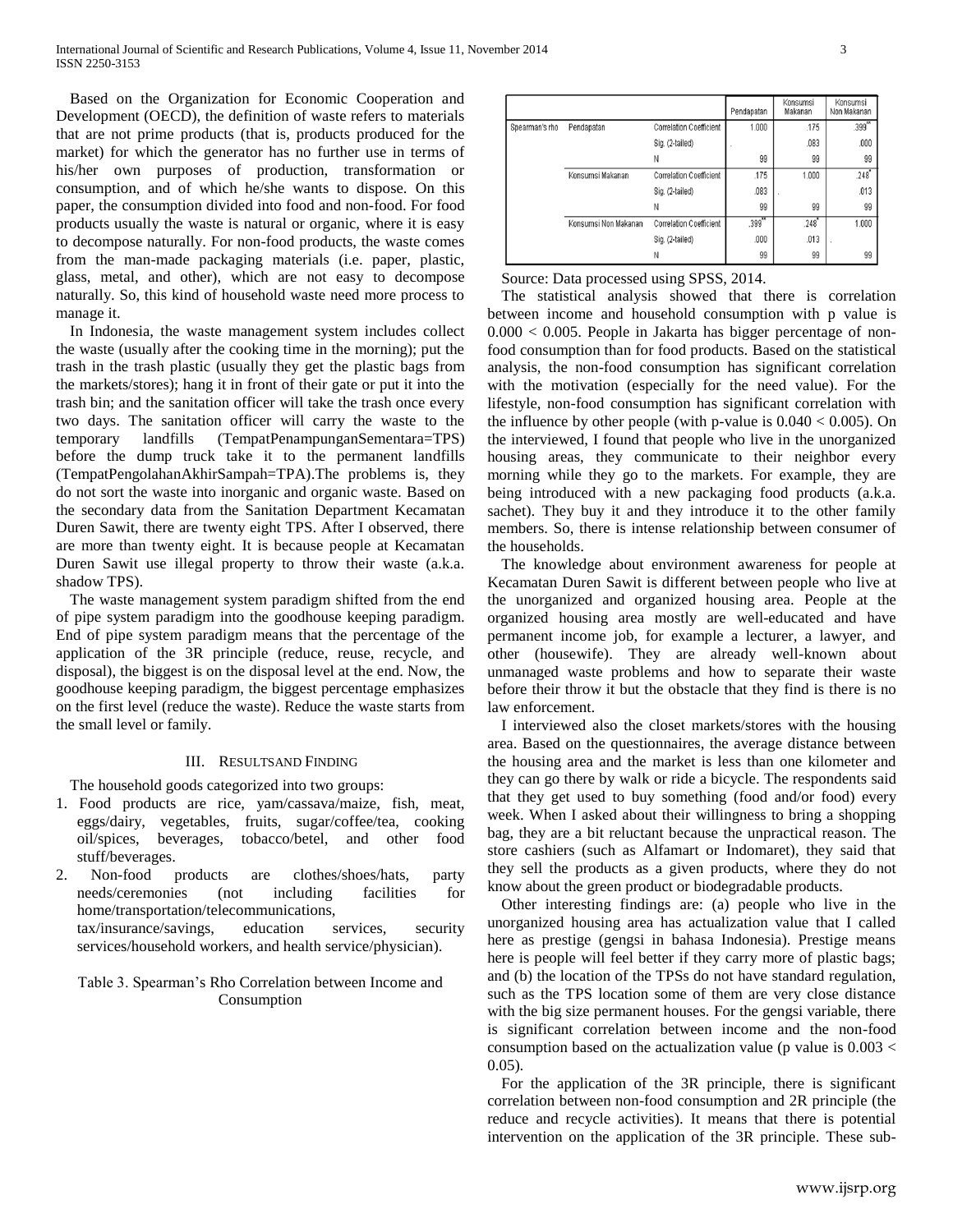variables can become intervention on the System Dynamic analysis.

Picture 4.show the TPS locations and the housing area at Kecamatan Duren Sawit. There are permanent TPS with a building and the non-permanent TPS (which is only on the open space area). On the left side of the map, there are some areas that cannot get the one kilometer radius TPS's service. It creates shadow TPS. The rest of the other areas, there are so many overlapping one kilometer radius TPS's service.



Source: Spatial Planning Office, 2010.

The waste composition data is not available on the sub-district or Kecamatan level (only for the province level). Table 4.below show the waste characteristic at DKI Jakarta Province 2010. The organic waste is still the highest percentage (55.37%) compare with the inorganic waste.

Table 4. Waste Characteristic at DKI Jakarta Province 2010

| Type      | Percentage $(\% )$ |
|-----------|--------------------|
| Organic   | 55.37              |
| Inorganic | 44.63              |
| Paper     | 20.57              |
| Plastic   | 13.25              |
| B3        | 1.52               |
| Other     | -29                |

Source: Sanitation Department DKI Jakarta Province.

The System Dynamics analysis is a system to build model the linkage between the sustainable consumption and the waste management system. The household waste increases the unmanaged waste. To reduce the unmanaged waste, people call the sanitation officer to pick it up. So in reality, reducing the unmanaged waste by doing this system is not sustainable in the future because it does not come from inside the consumer. This story becomes CLD structure on the System Dynamics analysis (Picture 5.).

The unmanaged waste degrade the environmental condition and people start to realize that they must change into green motivation on their consumption behavior. It will shift into the green lifestyle. The green lifestyle will change the household consumption and it will reduce the waste percentage. For example: if people buy a bottle of water every day, it will add the inorganic waste. If people apply the sustainable consumption (reduce the use of a bottle plastic) and they use their own bottle to drink, it will reduce the inorganic waste.It is not only more effective on using the resources but also more efficient on the consumption expenditure.

Other variables that influence the household consumption are the population number and the income level. Based on the validation test (Absolute Means Error or  $\text{AME} < 30\%$ ) for the System Dynamics analysis, the increase number of population will increase the waste volume. So, because the unmanaged waste model is valid, we can run the simulation until 2020. The Spearman Rho's Correlation showed that the household income has significant correlation with the consumption.

The intervention that we can do on the System Dynamic analysis are the green motivation level from the needs value and the usage value; and the lifestyle value from the influence of other and advertisement level. All those interventions are from the inside of the System Dynamics analysis (functional intervention). The structural intervention that we can do is the waste percentage that comes from the sorting the waste. This sub-variables is relatively sensitive to reduce the unmanaged waste. The sensitivity test is being conducted on each subvariable, such as:

1. Motivation: the need value and usage value.

- 2. Lifestyle: the influence of other and advertisement media.
- 3. Consumption: food and non-food products.

Picture 5. Causal Loop Diagram (CLD) and Business as Usual (BAU) for the Waste Management System

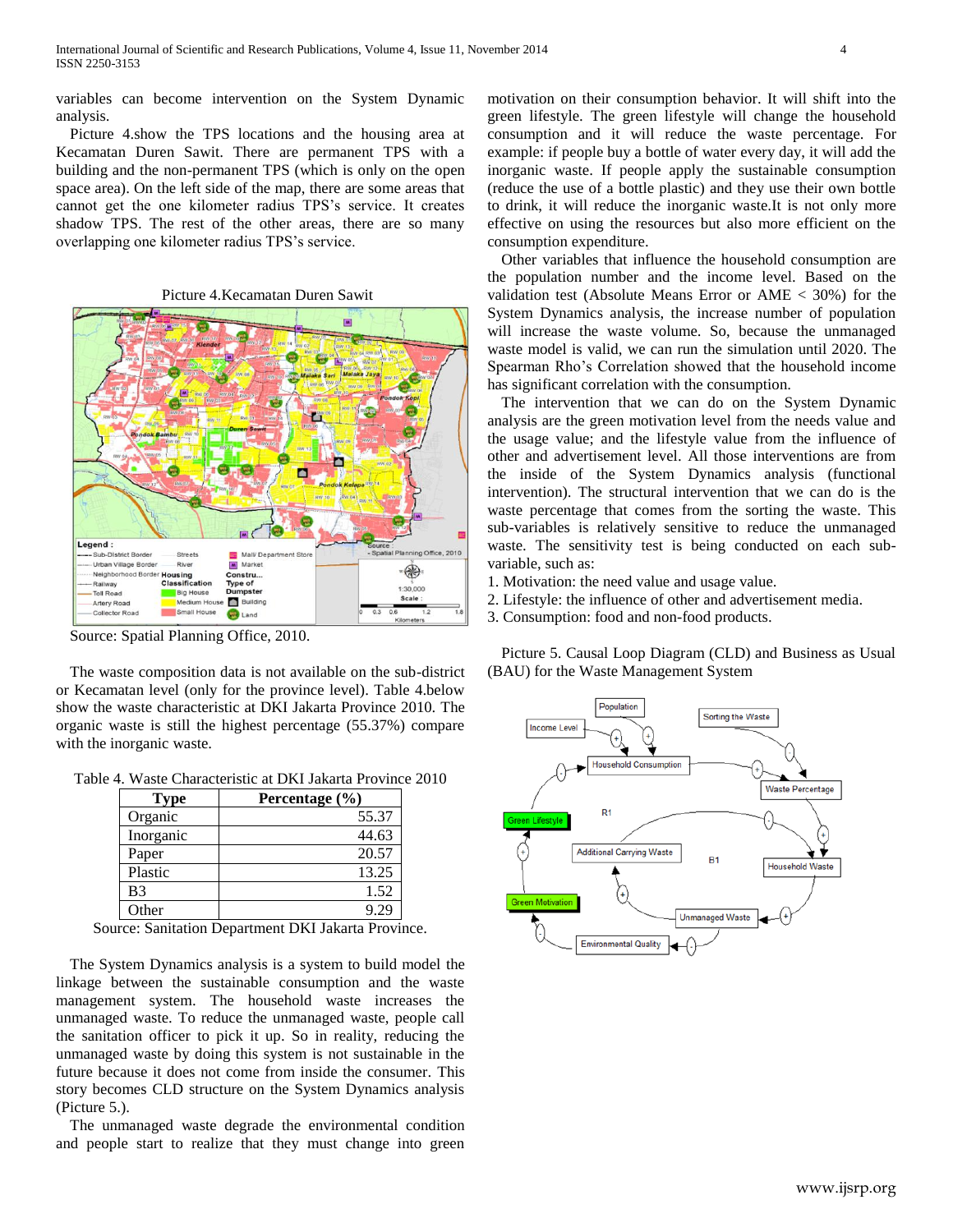Some basic information that I used to run the model are:

- 1. The waste management (once every two days).
- 2. One dump truck capacity is about  $6.8-10m^3$ .
- 3. There are twenty eight TPS locations.

4. Waste volume for one person is about 0.75kg/day (considered the Standard National Indonesia and the interviewed with the Sanitation Department).

The assumptions are: no adding facility (such as the dump truck) and the waste pickers(a.k.apemulung in Bahasa Indonesia) do not change their work.

Below is some parts of the Stock Flow Diagram (SFD) for the model:

minimum wage (=kenaikan UMR); inflation (=inflasi); motivation (=motvasi); lifestyle (=gaya\_hidup); need value (=nilai\_kebutuhan); usage value (=nilai\_kegunaan); other influence (=pengaruh\_orang\_lain); and advertisement (=pengaruh\_iklian).

Picture 8.showed the intervention on the graphically scenario: (a) the first line id the BAU; (b) the second line is the optimistic scenario; and (c) the third line is the pessimistic scenario. The scenarios are based on the waste processed on the household levels, such as:

- 1. Organic waste: composting.
- 2. Inorganic waste:
	- a. Waste can be on sale or reused.
	- b. Waste can on recycled.
	- c. Not processed at all or disposal.

# System Pengangkutan\_Sampah gka Pertumbuhan Pend

Picture 6. Stock Flow Diagram (SFD) of the Waste Management

Picture 7. SFD with the Intervention Model



Picture 6., the waste per person (=sampah\_per\_orang); the waste volume (=pembuangan\_sampah); the waste volume  $(=$ iumlah sampah tersisa); the carrying waste (=pengangkutan\_sampah); the population growth (=laju\_pertumbuhan\_penduduk); the population number (=jumlah\_penduduk); the growth rate (=angka\_pertmbuhan\_penduduk); the frequency (frekuensi\_pengangkutan); dump truck number (=truk\_sampah); TPSs number (jumlah\_TPS); and truck capacity (kapasitas\_truk\_sampah).

Picture 7.,food consumption (=konsumsi food); non-food consumption (=konsumsi\_non\_food); income (=pendapatan);

Picture 8. The Scenario Graphs 3.000 Jumlah\_Sampah\_Tersisa 2,000  $1000$  $-1,000$ 2,010 2.015 2,020 Tahur

### IV. CONCLUSIONS

The sustainable consumption has correlation with the waste management system and it will be more sustainable in the long run to reduce the unmanaged waste. The green motivation and the green lifestyle are the most crucial parts on the sustainable consumption, especially on the application of the 3R principles.

### ACKNOWLEDGMENT

I cannot express enough thanks to Prof. PrijonoTjiptoherijanto, S.E., M.A., Ph.D.; Prof. Dr. Ir. SulistyoweniWidanarko, S.K.M; Francisia SSE Seda, Ph.D. for their continued support and encouragement. I offer sincere appreciation for the learning opportunities.

My completion of this project could not have been accomplished without the support of my classmate of Doctoral Program of Environmental Science-University of Indonesia and my dearest family (my husband-IGG Adiwijaya, Ph.D. and my little American sweetheart-IGG Judestra).

Finally, my heartfelt thanks to people in my house.